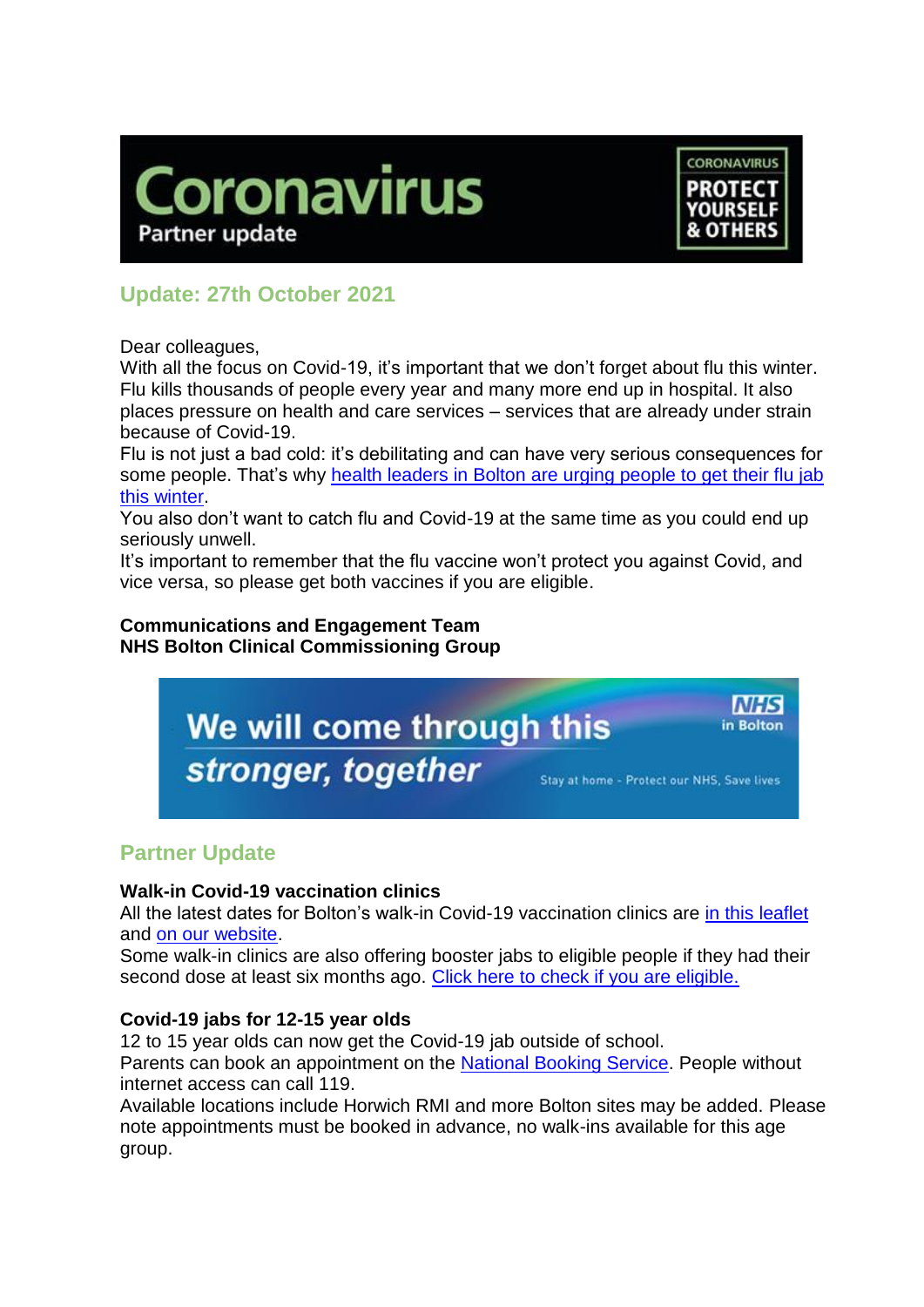This is in addition to the Covid-19 vaccination programme in schools which is being carried out by the School Age Immunisation Service. [Click here for more details and to read a guidance booklet for parents/carers.](https://www.boltonft.nhs.uk/services/coronavirus-covid-19/covid-19-vaccination-programme-for-young-people/)

## **Third doses for people who are severely immunocompromised**

Anyone who is severely immunocompromised, including those on medications that suppress the immune system, should have a third dose of the Covid-19 vaccine as soon as eight weeks after their 2nd dose.

Anyone who is severely immunocompromised and struggling to get their third dose can contact NHS Bolton CCG for help on 01204 462125/462157/462030/462028. Phone lines are open Monday to Friday, 8.30am to 5.30pm.

## **Don't get floored by flu**

The over-50s, pregnant women, those with certain health conditions, carers and health and care workers are entitled to a free flu jab. If you are not eligible you can get the flu vaccine at your local pharmacy for around £10 to £15.

Children in Reception to Year 11 can be vaccinated against flu with a free, painless nasal spray.

[Visit the CCG's website](https://www.boltonccg.nhs.uk/patient-zone/flu-facts-and-how-to-protect-yourself) for more information about flu and how to protect yourself.

#### **Why is my GP working differently?**

The CCG has produced a leaflet which answers some of the questions local people may have about their GP surgery during Covid-19. These include: Is my GP practice open? Why do reception staff ask so many questions? Why am I seeing someone who isn't my GP?'

It is available as an [image,](https://www.boltonccg.nhs.uk/media/7427/gp_poster.jpg) which can be shared on social media, and a [printable](https://www.boltonccg.nhs.uk/media/7426/nhs-bolton_gp-a4.pdf) PDF.

#### **Think twice**

The NHS in Bolton has launched a new campaign urging people to 'Think Twice' before deciding which NHS service to use this winter.

This is to help people make the right choice, and help ease the pressure on health and care services.

[Click here to find out more](https://www.boltonccg.nhs.uk/media/7436/nhs_bolton_ce-winter-2021-briefing_fin.pdf) and look out for the campaign on social media and advertising hoardings.

#### **Waiting for hospital treatment?**

The Covid-19 pandemic means that some operations and procedures have been postponed.

The NHS is working to get people seen as quickly as possible but if you or someone you care for is waiting for treatment, you may have concerns or questions. The new Greater Manchester [While You Wait Website](http://whileyouwait.org.uk/) includes information on

- How to stay as fit and healthy as possible while you wait for your treatment
- Where to find any extra support online
- Where to find information about approximate waiting times at different hospitals
- What to do if your condition deteriorates

If you no longer wish to receive this email then please email [bolccg.communications@nhs.net](mailto:bolccg.communications@nhs.net) and we will remove you from our distribution list.

We will endeavour to keep you updated but as the situation is changing rapidly, you should check the national coronavirus guidance regularly.